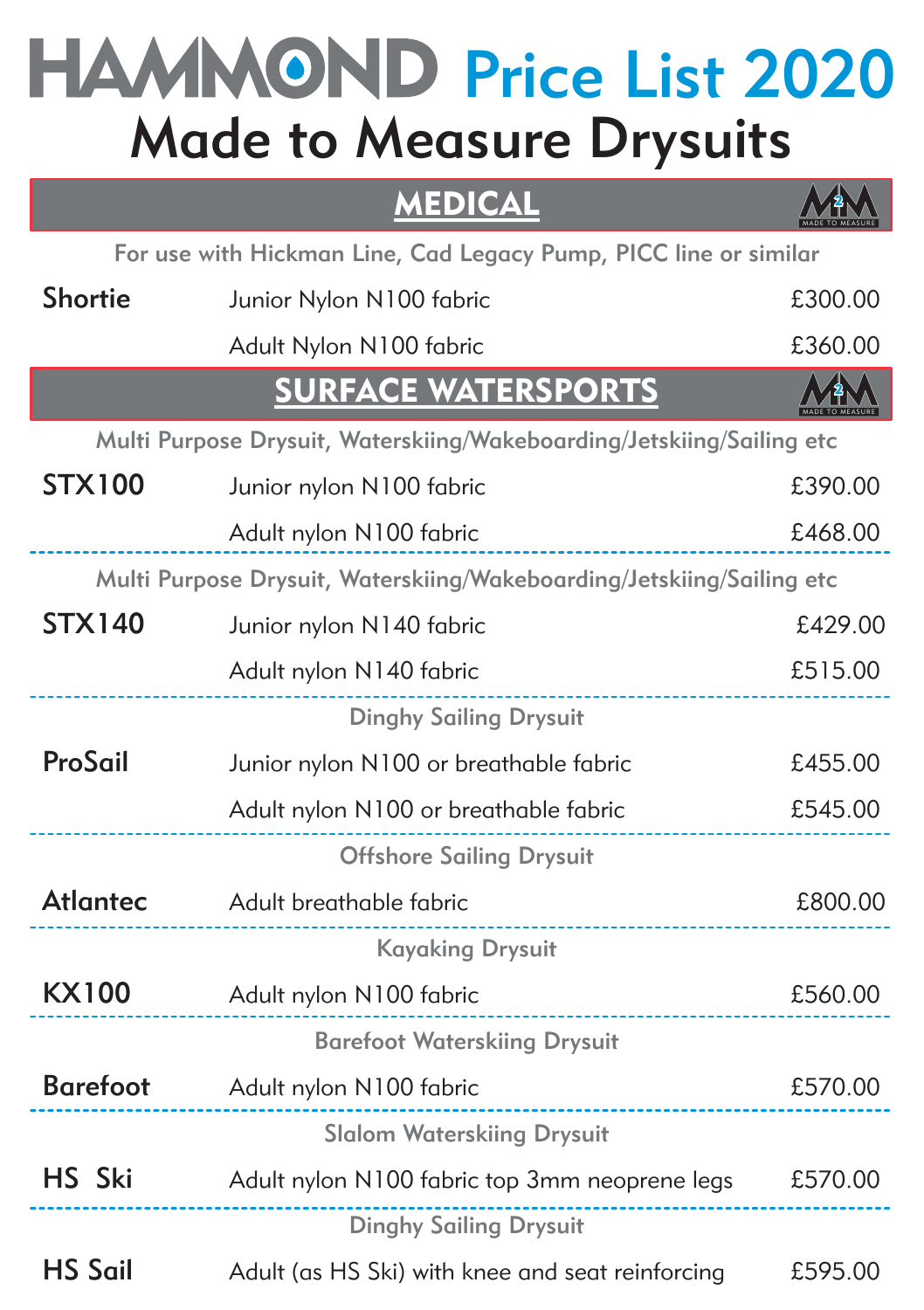#### Seated Jetski Drysuit

| <b>RB100</b>           | Adult nylon N100 fabric                             | £545.00     |
|------------------------|-----------------------------------------------------|-------------|
|                        | <b>Standing Jetski Drysuit</b>                      |             |
| <b>RB140</b>           | Adult nylon N140 fabric                             | £585.00     |
|                        | <b>COMMERCIAL</b>                                   |             |
|                        | Search and Rescue/Swift Water Rescue Drysuit        |             |
| <b>SR100R</b>          | Rear zip, nylon N100 fabric                         | £660.00     |
| <b>SR100F</b>          | Front zip, nylon N100 fabric                        | £695.00     |
| <b>SR140R</b>          | Rear zip, nylon N140 fabric                         | £700.00     |
| <b>SR140F</b>          | Front zip, nylon N140 fabric                        | £735.00     |
|                        | Fisheries, River/Lake Maintenance Drysuit           |             |
| <b>Industrial R</b>    | Rear zip, Cordura - polyester fabric                | £810.00     |
| <b>Industrial F</b>    | Front zip, Cordura - polyester fabric               | £845.00     |
| <b>Industrial XR</b>   | Rear HD zip, Cordura Ripstop - polyester fabric     | £930.00     |
| <b>Industrial XF</b>   | Front HD zip, Cordura Ripstop - polyester fabric    | £970.00     |
|                        | Fisheries, River/Lake Maintenance Waders            |             |
| <b>Chest Waders</b>    |                                                     |             |
| <b>Industrial</b>      | Cordura - polyester fabric Bekina safety boots      | £360.00     |
| Chainsaw               | Cordura - polyester fabric Skellerup chainsaw boots | £540.00     |
|                        | <b>UPGRADES FROM STANDARD SPECIFICATION</b>         |             |
| Front 2 way dry zipper | For easier donning                                  | £90.00      |
| Internal pocket        | Top centre                                          | from £30.00 |
| <b>Thigh Waders</b>    |                                                     |             |
| <b>Industrial</b>      | Cordura - polyester fabric Bekina safety boots      | £300.00     |
| Chainsaw               | Cordura - polyester fabric Skellerup chainsaw boots | £480.00     |
|                        | <b>Offshore Transit Safety Suit</b>                 |             |
| <b>Immersion</b>       | Breathable fabric (Solas certified)                 | £960.00     |

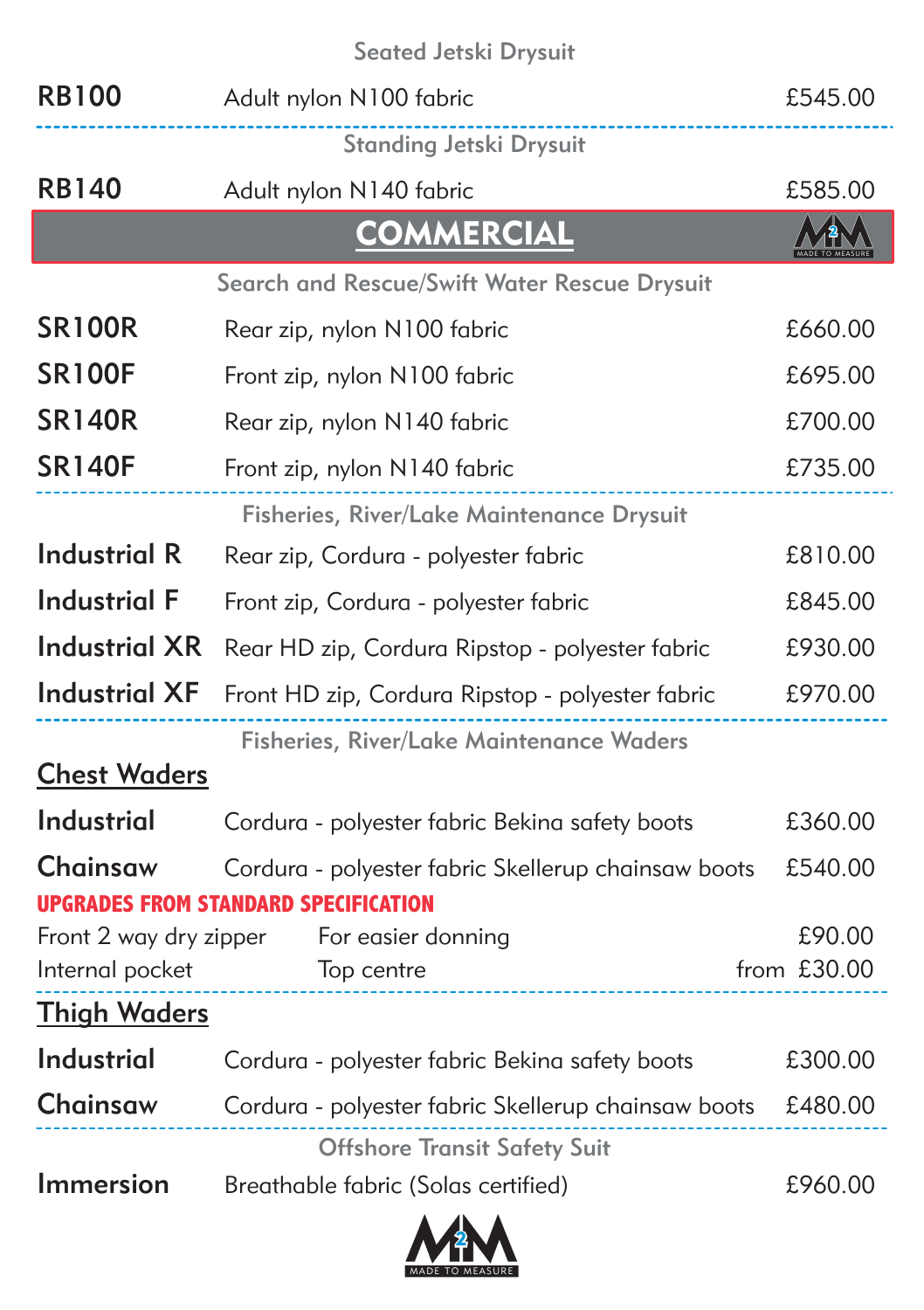## **DIVING**



| HDS Lite 100                | Rear zip, nylon N100 fabric                                       |      | £710.00     |
|-----------------------------|-------------------------------------------------------------------|------|-------------|
| HDS Lite 100 SD             | Front zip, telescopic body, nylon N100 fabric                     |      | £850.00     |
| <b>HDS 140</b>              | Rear zip, Nylon N140 fabric                                       |      | £765.00     |
| <b>HDS 140 SD</b>           | Front zip, telescopic body, nylon N140 fabric                     |      | £920.00     |
| <b>HDS CP Pro</b>           | Rear zip, Cordura polyester fabric                                |      | £965.00     |
| <b>HDS CP Pro SD</b>        | Front zip, telescopic body, Cordura polyester fabric £1155.00     |      |             |
| <b>HDS Pro-Elite</b>        | Rear zip, Cordura fabric                                          |      | £1290.00    |
|                             | HDS Pro-Elite SD Front zip, telescopic body, Cordura fabric       |      | £1550.00    |
| <b>HDS Pro X Black</b>      | Rear zip, Cordura fabric                                          |      | £1485.00    |
|                             | HDS Pro X Black SD Front zip, telescopic body, Cordura fabric     |      | £1785.00    |
|                             | <b>UPGRADES FROM STANDARD SPECIFICATION</b> if not already fitted |      |             |
| Neoprene neck               | (in place of latex seal)                                          |      | £25.00      |
| Neoprene wrists             | (in place of latex seal)                                          |      | £25.00      |
| Si Tech Silicone neck kit   | (in place of neoprene or latex seal)                              |      | £55.00      |
| Si Tech Silicone wrist kit  | (in place of neoprene or latex seal)                              |      | £55.00      |
| Neoprene boots              | (in place of socks)                                               |      | £65.00      |
| Bekina boots                | (in place of socks)                                               |      | £70.00      |
| Chainsaw boots with gussett | (in place of Bekina boots)                                        |      | £180.00     |
| Neoprene socks & Rock boots | (in place of boots)                                               |      | £70.00      |
| Kubi full set               | (fitted free to latex seals)                                      |      | £162.00     |
| Kubi cuff rings             | (fitted in place of latex seals)                                  |      | £125.00     |
| HD Zip                      | (in place of standard weight zip)                                 |      | £35.00      |
| Zip cover                   | Velcro closing                                                    | from | £35.00      |
| Zip cover                   | Wet zipper closing                                                |      | from £60.00 |
| Flyzip with cover           | Metal 8bdm or YKK Aquaseal                                        |      | £85.00      |
| P-Valve                     | Apeks balanced                                                    |      | £145.00     |
| <b>Braces</b>               |                                                                   |      | £25.00      |
| Pockets                     |                                                                   |      | from £33.00 |
| Knee reinforcing            |                                                                   |      | £45.00      |
| Seat reinforcing            |                                                                   |      | £45.00      |
| Embroidery (name)           |                                                                   |      | £15.00      |
| Embroidery (logo set up)    |                                                                   |      | £45.00      |
| Embroidery (logo)           |                                                                   |      | £25.00      |
|                             |                                                                   |      |             |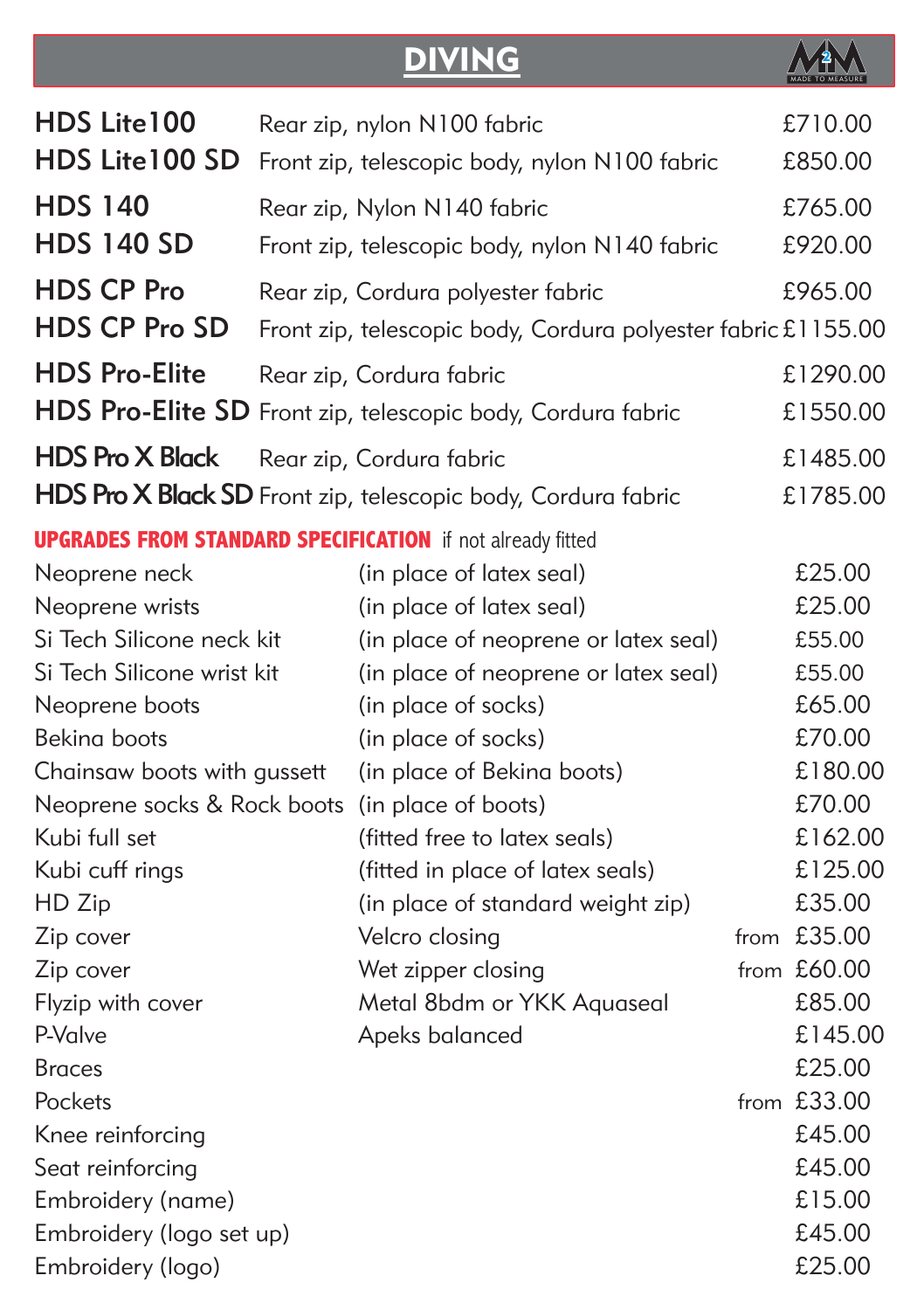# Standard Size Drysuits

### **MEDICAL**

| For use with Hickman Line, Cad Legacy Pump, PICC line or similar |                                                                       |         |  |  |
|------------------------------------------------------------------|-----------------------------------------------------------------------|---------|--|--|
| <b>Shortie</b>                                                   | Junior nylon N100 fabric                                              | £265.00 |  |  |
|                                                                  | Adult nylon N100 fabric                                               | £318.00 |  |  |
|                                                                  | <b>SURFACE WATERSPORTS</b>                                            |         |  |  |
|                                                                  | Multi Purpose Drysuit, Waterskiing/Wakeboarding/Jetskiing/Sailing etc |         |  |  |
| <b>STX100</b>                                                    | Junior nylon N100 fabric                                              | £355.00 |  |  |
|                                                                  | Adult nylon N100 fabric                                               | £426.00 |  |  |
|                                                                  | <b>Dinghy Sailing Drysuit</b>                                         |         |  |  |
| ProSail                                                          | Junior nylon N100 or breathable fabric                                | £410.00 |  |  |
|                                                                  | Adult nylon N100 or breathable fabric                                 | £495.00 |  |  |
|                                                                  | <b>Kayaking Drysuit</b>                                               |         |  |  |
| <b>KX100</b>                                                     | Adult nylon N100 fabric                                               | £505.00 |  |  |
|                                                                  | <b>COMMERCIAL</b>                                                     |         |  |  |
| Search and Rescue/ Swift Water Rescue Drysuit                    |                                                                       |         |  |  |
| <b>SR100R</b>                                                    | Rear zip, nylon N100 fabric                                           | £600.00 |  |  |
| <b>SR100F</b>                                                    | Front zip, nylon N100 fabric                                          | £630.00 |  |  |
| <b>SR140R</b>                                                    | Rear zip, nylon N140 fabric                                           | £635.00 |  |  |
| <b>SR140F</b>                                                    | Front zip, nylon N140 fabric                                          | £665.00 |  |  |
|                                                                  | Fisheries, River/Lake Maintenance Drysuit                             |         |  |  |
| <b>Industrial R</b>                                              | Rear zip, Cordura - polyester fabric                                  | £735.00 |  |  |
| <b>Industrial F</b>                                              | Front zip, Cordura - polyester fabric                                 | £770.00 |  |  |
| <b>Industrial XR</b>                                             | Rear HD zip, Cordura Ripstop - polyester fabric                       | £845.00 |  |  |
| <b>Industrial XF</b>                                             | Front HD zip, Cordura Ripstop - polyester fabric                      | £880.00 |  |  |

Offshore Transit Safety Suit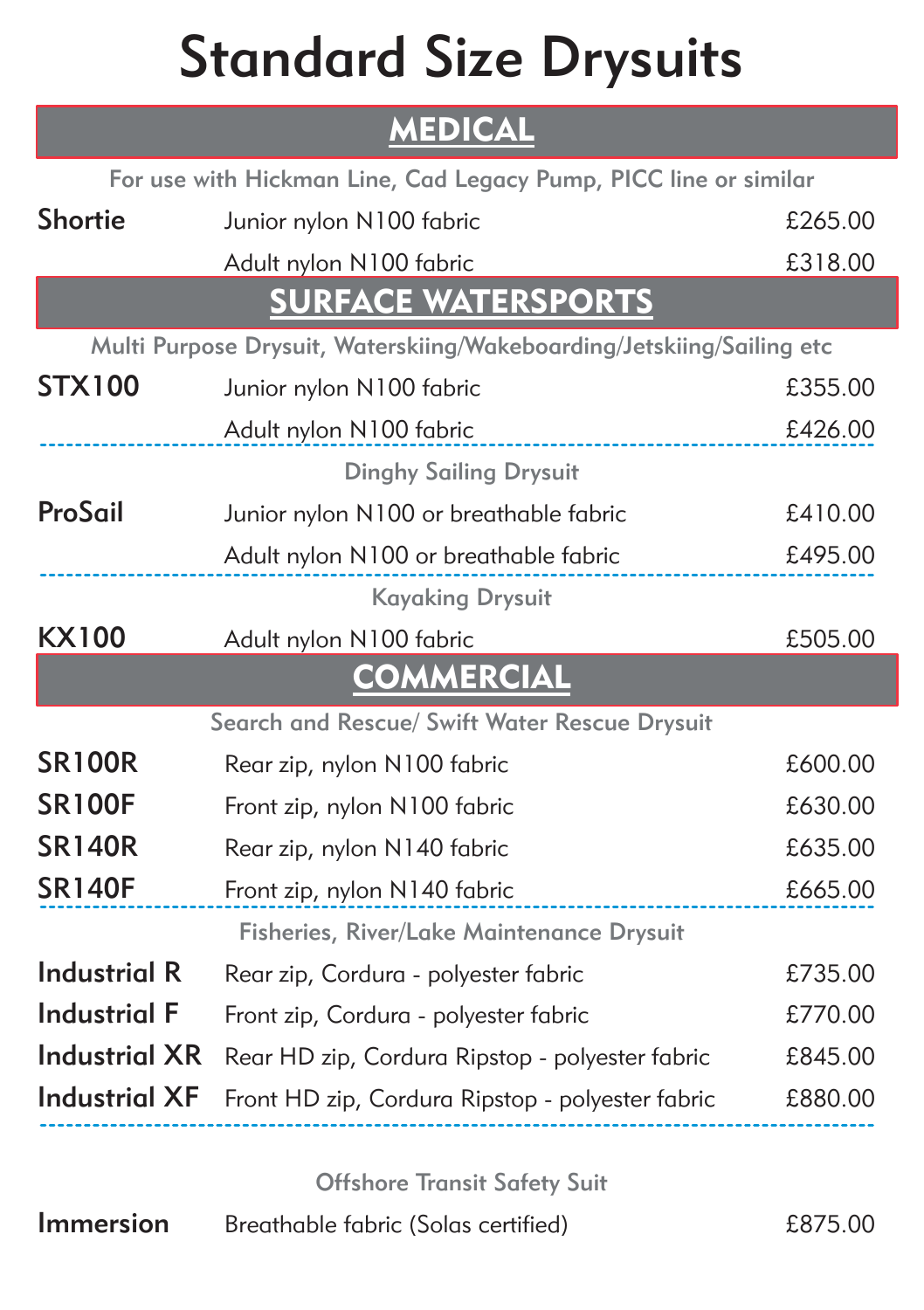|                          |                 | <b>Drysuit Repairs</b>              |                          | <b>SUPPLY</b><br>Single  | <b>SUPPLY</b><br>Pair |
|--------------------------|-----------------|-------------------------------------|--------------------------|--------------------------|-----------------------|
| <b>SEALS</b>             | <b>Neck</b>     | Latex, bellows or cone              | £48.50                   | £19.90                   |                       |
|                          |                 | Neoprene 3mm diving                 | £61.95                   | £30.00                   |                       |
|                          |                 | Neoprene Yamamoto 4mm diving        | £70.00                   | £34.50                   |                       |
|                          |                 | Neoprene 2mm surface                | £56.50                   | £28.00                   |                       |
|                          |                 | Silicone neck kit                   | £110.00                  | £55.00                   |                       |
|                          |                 | Silicone replacement seal           |                          | £17.50                   |                       |
|                          | Wrists          | Latex, bottle or cone               | £26.25                   | £10.50                   | £17.50                |
|                          |                 | Heavy duty Latex, bottle or cone    | £31.00                   | £12.80                   | £21.00                |
|                          |                 | Latex, DUI style                    | £27.50                   | £11.00                   | £17.85                |
|                          |                 | Latex, BARE style                   | £31.00                   | £12.80                   | £21.00                |
|                          |                 | Latex, Manchette                    | £32.50                   | £13.00                   | £22.00                |
|                          |                 | Neoprene 3mm diving                 | £34.00                   | £18.00                   | £29.00                |
|                          |                 | Neoprene 2mm surface                | £32.50                   | £13.00                   | £22.00                |
|                          |                 | Silicone wrist kit                  | £110.00                  | $\sim$                   | £55.00                |
|                          |                 | Silicone replacement seal           | $\overline{\phantom{a}}$ | $\overline{\phantom{a}}$ | £19.50                |
|                          | <b>Gloves</b>   | Latex                               | £52.75                   | $\overline{a}$           | £18.50                |
|                          | Ankle           | Latex                               | £27.50                   | £11.00                   | £17.85                |
|                          |                 | Neoprene                            | £34.00                   | £18.00                   | £29.00                |
|                          | Sock            | Latex                               | £30.50                   | £16.95                   | £27.00                |
|                          |                 | Neoprene                            | £48.00                   | £19.95                   | £35.00                |
|                          |                 | Breathable or Polyester             | £48.00                   | £19.95                   | £35.00                |
|                          | <b>HS</b> waist | Latex                               | £68.00                   | £31.50                   |                       |
| <b>Braces</b>            |                 | Elasticated                         | £45.00                   | $\overline{\phantom{a}}$ | £26.50                |
| <b>Knee reinforcing</b>  |                 | Cordura or similar                  | £50.00                   | $\overline{\phantom{a}}$ |                       |
| <b>Seat reinforcing</b>  |                 | Cordura or similar                  | £50.00                   | $\sim$                   |                       |
| <b>Pockets</b>           |                 | Concertina Velcro 10" x 7" x 2"     | £52.00                   | £33.50                   |                       |
|                          |                 | Velcro $10'' \times 7'' \times 3''$ | £55.00                   | £35.50                   |                       |
|                          |                 | Velcro $10'' \times 7'' \times 4''$ | £58.00                   | £37.50                   |                       |
|                          |                 | Zipped $10'' \times 7'' \times 3''$ | £55.00                   | £35.50                   |                       |
|                          | Knife           | Made to your knife                  | £52.00                   | £33.50                   |                       |
| <b>Boots</b>             |                 | Diving in membrane suit             | £125.00                  | $\overline{\phantom{a}}$ | £75.00                |
|                          |                 | Diving in neoprene suit             | £135.00                  |                          | £75.00                |
|                          |                 | Industrial Bekina safety            | £140.00                  |                          | £85.00                |
|                          |                 | Gill sailing boot                   | £125.00                  |                          | £69.50                |
|                          |                 | Chainsaw class 3                    | £175.00                  |                          |                       |
|                          |                 | Chainsaw class 3 with Gussett       | £259.00                  |                          |                       |
| <b>Wet Pressure Test</b> |                 | Shorties and waders                 | £24.00                   |                          |                       |
|                          |                 | Surface (light)                     | £29.50                   |                          |                       |
|                          |                 | Industrial, Diving, Transit (heavy) | £32.00                   |                          |                       |
|                          |                 |                                     |                          |                          |                       |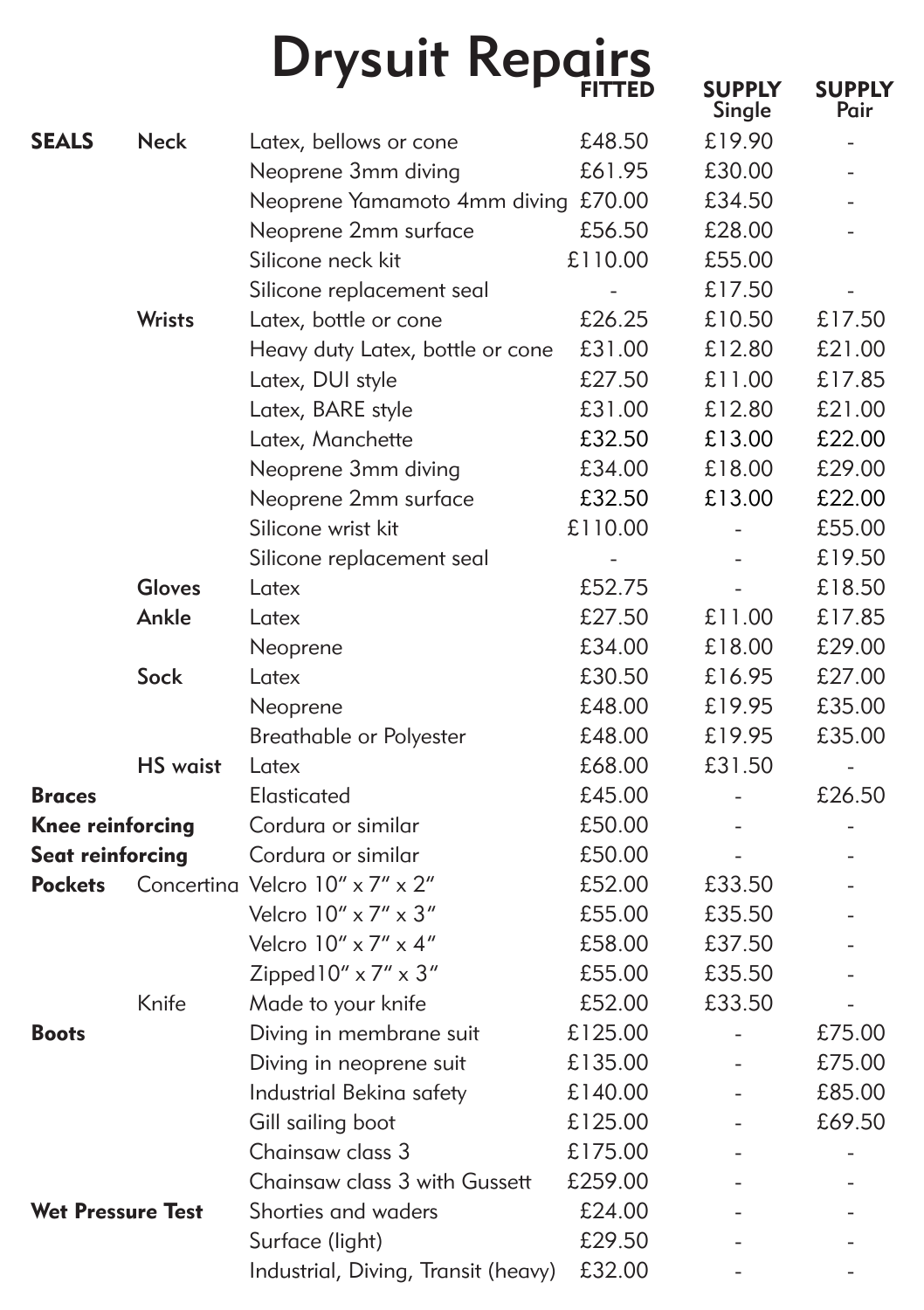|                       |         |                                                                            | <b>FITTED</b> | <b>SUPPLY</b><br>Single | <b>SUPPLY</b><br>Pair |
|-----------------------|---------|----------------------------------------------------------------------------|---------------|-------------------------|-----------------------|
| <b>Patching leaks</b> |         | Small patch (up tp 4cm)                                                    | £6.00         |                         |                       |
|                       |         | Medium patch (5 - 10cm)                                                    | £8.00         |                         |                       |
|                       |         | Large patch (11 - 15cm)                                                    | £12.00        |                         |                       |
|                       |         | XL patch (16 - 20cm)                                                       | £16.00        |                         |                       |
| Full seam retape      |         | Surface suit<br>from                                                       | £170.00       |                         |                       |
|                       |         | Industrial<br>from                                                         | £190.00       |                         |                       |
|                       |         | Diving<br>from                                                             | £220.00       |                         |                       |
|                       |         | Extensions to Hammond Junior drysuit (no VAT on Junior. Adult add 20% VAT) |               |                         |                       |
|                       |         | Arms (pair)<br>from                                                        | £46.00        |                         |                       |
|                       |         | Legs (pair)<br>from                                                        | £46.00        |                         |                       |
|                       |         | Body<br>from                                                               | £46.00        |                         |                       |
|                       |         | Width (both sides) from                                                    | £75.00        |                         |                       |
|                       |         | Alterations to other makes of drysuit                                      |               |                         |                       |
|                       |         | Arms (pair)<br>from                                                        | £75.00        |                         |                       |
|                       |         | Legs (pair)<br>from                                                        | £85.00        |                         |                       |
|                       |         | Body<br>from                                                               | £80.00        |                         |                       |
|                       |         | Width (both sides) from                                                    | £140.00       |                         |                       |
| <b>Valves</b>         | Apeks   | Auto shoulder dump                                                         | £69.50        | £54.00                  |                       |
|                       |         | Swivel inflation                                                           | £69.50        | £54.00                  |                       |
|                       |         | Wrist dump                                                                 | £37.50        | £25.20                  |                       |
|                       |         | Rubber seat for wrist dump                                                 | £13.00        | £3.75                   |                       |
|                       |         | Rubber seat for auto or inflation                                          | £16.90        | £5.50                   |                       |
|                       | Si Tech | Auto shoulder dump                                                         | £69.50        | £54.00                  |                       |
|                       |         | Swivel inflation                                                           | £69.50        | £54.00                  |                       |
|                       |         | Wrist dump                                                                 | £37.50        | £25.20                  |                       |
|                       |         | Rubber seat for wrist dump                                                 | £13.00        | £3.75                   |                       |
|                       |         | Rubber seat for auto or inflation                                          | £19.50        | £7.50                   |                       |
| P-Valve               | Apeks   | <b>Balanced</b>                                                            | £160.00       | £120.00                 |                       |
| Kubi                  |         | Full set (non permanent)                                                   |               |                         | £162.00               |
|                       |         | Fitting full set into latex seals                                          | £15.00        |                         |                       |
|                       |         | Half set (glove side)                                                      |               |                         | £95.00                |
|                       |         | Cuff side rings                                                            |               |                         | £125.00               |
|                       |         | Fitting cuff rings into suit                                               | £50.00        |                         |                       |
|                       |         | Altering suit arms to fit rings from £75.00                                |               |                         |                       |
| <b>Zip treatment</b>  |         | Waxing treatment                                                           | £4.75         |                         |                       |
| <b>Zip clamping</b>   |         | End clamping on damaged zips                                               | £42.50        |                         |                       |
| <b>Wear pads</b>      |         | Inside leg wear pads                                                       | £20.00        |                         |                       |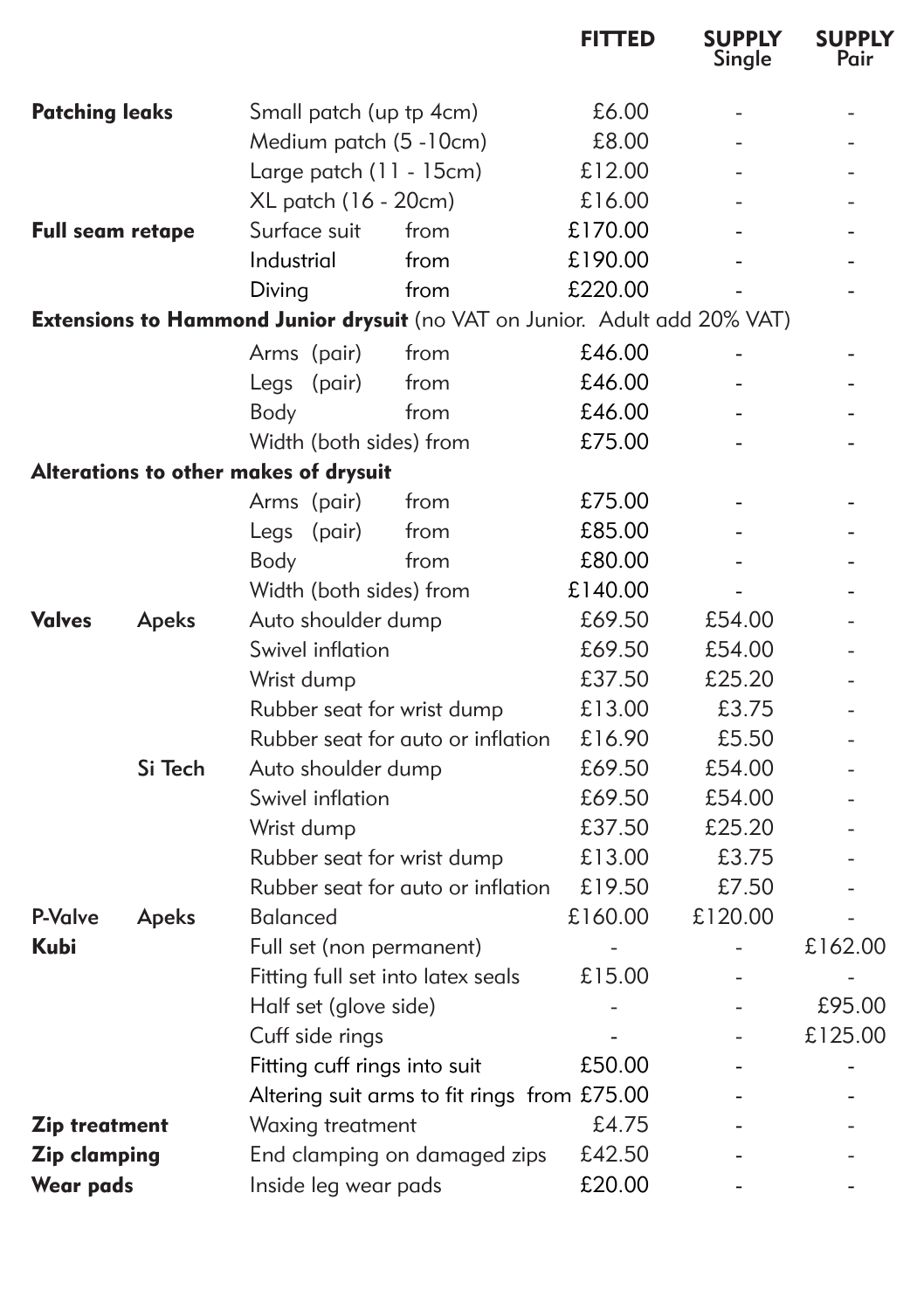|                                                                             | <b>FITTED</b> | <b>SUPPLY</b><br>Single | SUPPLY<br>Pair |
|-----------------------------------------------------------------------------|---------------|-------------------------|----------------|
| YKK Aquaseal plastic (for the junior shortie suits only, no VAT chargeable) |               |                         |                |
| 44cm                                                                        | £88.00        |                         |                |
| 50cm                                                                        | £93.00        |                         |                |
| <b>60cm</b>                                                                 | £98.00        |                         |                |
| 70cm                                                                        | £103.00       |                         |                |
| <b>YKK Aquaseal plastic</b>                                                 |               |                         |                |
| 11" (28cm) Flyzip                                                           | £96.00        | £65.00                  |                |
| 30" (76.2cm)                                                                | £163.00       | £97.00                  |                |
| 33" (83.3cm)                                                                | £174.00       | £100.00                 |                |
| 36" (91.4cm)                                                                | £183.00       | £103.00                 |                |
| 38" (96.5cm)                                                                | £189.00       | £105.00                 |                |
| Metal (8bdm standard weight)                                                |               |                         |                |
| 11" (28cm) Flyzip                                                           | £96.00        | £65.00                  |                |
| 28" (71.1cm)                                                                | £157.50       | £96.00                  |                |
| 30" (76.2cm)                                                                | £163.00       | £97.00                  |                |
| 31" (78.7cm)                                                                | £168.00       | £98.00                  |                |
| 32" (81.3cm)                                                                | £171.00       | £99.00                  |                |
| 33" (83.3cm)                                                                | £174.00       | £100.00                 |                |
| 34" (86.4cm)                                                                | £177.00       | £101.00                 |                |
| 35" (89cm)                                                                  | £180.00       | £102.00                 |                |
| 36" (91.4cm)                                                                | £183.00       | £103.00                 |                |
| 37" (94.1cm)                                                                | £186.00       | £104.00                 |                |
| 38" (96.5cm)                                                                | £189.00       | £105.00                 |                |
| 39" (99cm)                                                                  | £192.00       | £106.00                 |                |
| 40" (101.6cm)                                                               | £195.00       | £107.00                 |                |
| 41" (104cm)                                                                 | £198.00       | £108.00                 |                |
| 43" (109.2cm)                                                               | £201.00       | £109.00                 |                |
| Metal (6bdm Heavy Duty)                                                     |               |                         |                |
| 30" (76.2cm)                                                                | £194.00       | £105.00                 |                |
| 33" (83.3cm)                                                                | £204.00       | £113.00                 |                |
| 36" (91.4cm)                                                                | £214.00       | £118.00                 |                |
| 38" (96.5cm)                                                                | £224.00       | £123.00                 |                |
| 40" (101.6cm)                                                               | £234.00       | £128.00                 |                |
|                                                                             |               |                         |                |

Additional charges

+10% on all zip replacements into neoprene suits

+30% on Dual layer suits such as Waterproof D1, Whites Fusion or similar £20.00 for cleaning suits if too dirty to work on POA Correcting repairs undertaken by a third party

Storage after suit repaired 2 months FOC £1.50 per week thereafter